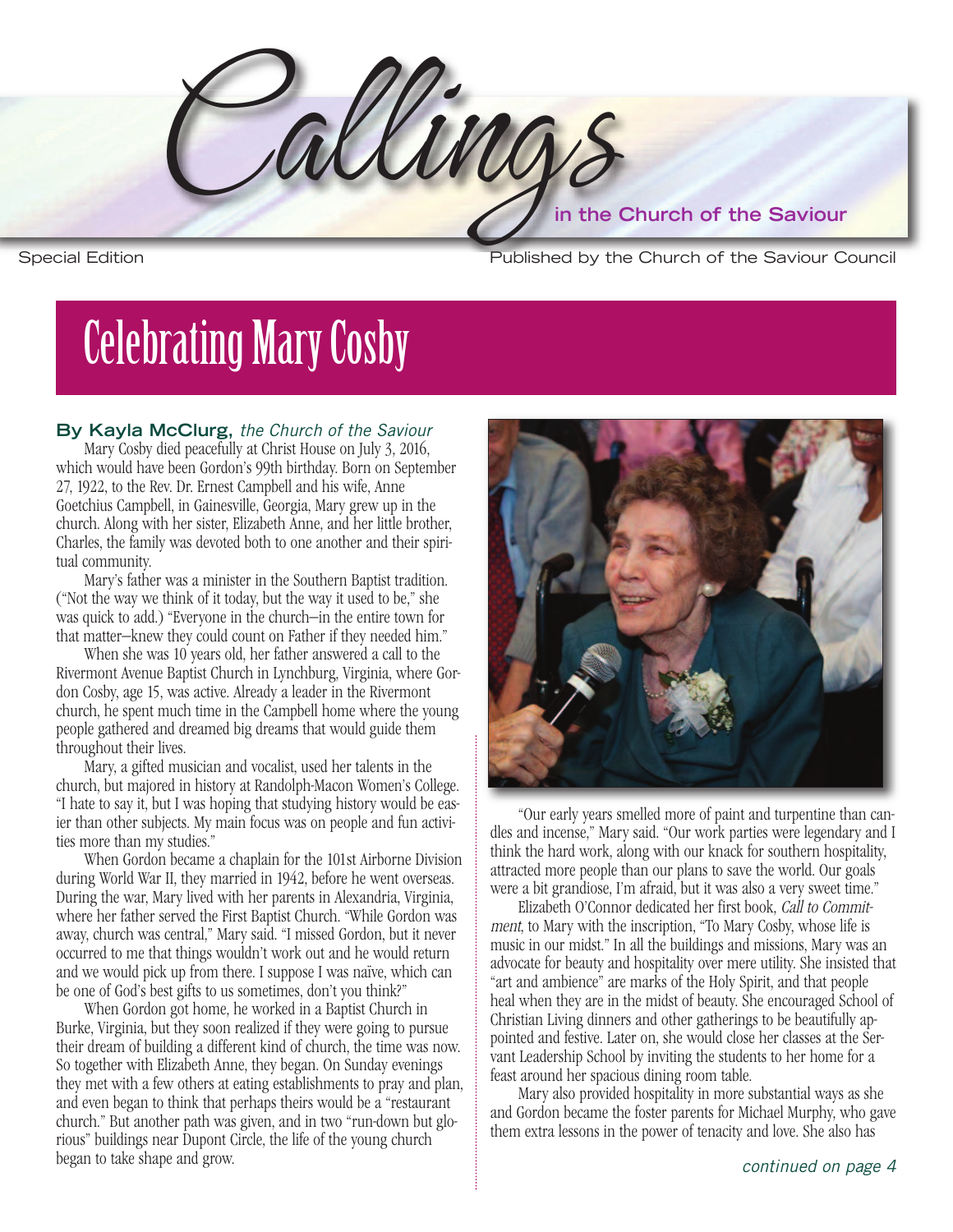# **Marjory Bankson,** *Editor of Callings*

On my first silent retreat, Mary must have seen the stack of books that I brought. As a recovering Presbyterian, I simply could not imagine spending a weekend "doing nothing." In her introduction, Mary smiled and said, "If you've brought any books, I hope you'll lock them in your car." With that, she opened a door to the spacious wonder of God's presence, unfiltered and true – a presence which could be held around me by others when I could not find my own stillpoint. In so many ways, Mary embodied the in-



ward/outward journey as invitation rather than rule.



#### **Barbara Moore,** *Church of Christ Right Now*

 I was entranced by Mary's teaching of the New Testament class in the School of Christian Living. As a young woman of 25, I hung on every word in every session. Jesus became so alive to me. I left floating on air and so grateful to God and for Mary's faithfulness. One night I was flying so high after the class that I ran a red light at 20th and Massachusetts and caused an accident!

#### **Jimilu Mason,** *Sculptor of the "Kneeling Jesus"* Among my fondest and most vivid memories is working with

Mary and others getting the original Potters House ready to open. I had noticed that 1658 Columbia Road was for rent while driving home from my former church. When I saw the sign, I called Mary right away. Several of us went by to check it out. It was quite unattractive inside-orange, green and yellow. We couldn't wait to get started with the renovations. Mary and I worked on design and ambiance while Hart Cow-



perthwait worked on the lighting. We used burlap on the walls and hung beautiful pieces of art. What memories and what fun.

## **Basil Buchanan,** *Festival Church*

 On a recent visit, I said, "Do you remember a conversation we had during my time with a mild bout of anxiety, depression and feeling of being alone? You said, 'You always have the power of invitation.'

"Did I say that? You are so kind to have attributed that to me." "Yes, Mary. You gave me a way forward to dealing with loneliness at a time when I was just beginning to learn the meaning and joy of solitude.

#### **Jim Dickerson,** *New Community Church*

 One of the things I remember is how tough Mary was underneath that genteel southern charm when she had to be. In the Potter's House Mission group we were in together for several years, she could cut to the chase and mix it up and confront if need be. When I took her classes, I never did remember the substance of the subject she was teaching, but rather all the stories she could tell. She and her sister, Elizabeth Anne, had an entertainer in them, and it made Mary a very good, imaginative and popular teacher.

#### **Ann Barnet,** *8th Day Community*

 A source of Mary's enduring inspiration to me is her amazing capacity for gratitude. Mary radiates faith in God's goodness and belief in the goodness of ordinary people like us. Once, many years ago, she responded to a substantial theft from her Mount Vernon home of family silverware, the culprit being someone to whom she and Gordon had shown unfail-



ing kindness, saying, "It's only silverware. (Our relationship) is founded in God's grace, not silver."

#### **Cami Seward,** *Mary's niece*

 I once read about the creative power of our words as part of our being made in God's image: we have the ability to speak things into being. You make me know this is true. You have been speaking into being God's gracious realm of goodness, hope and beauty all of my life. Thank you.

#### **Rebecca Stelle,** *Church of Christ Right Now*

 Mary Cosby recalled when, as a music student, she composed a piece for the piano. How she worked on that assignment! How she performed for her professors and peers! And then, somehow, the piece was lost. She smiled as she delivered her punchline with a nod of humble irony: "Ever since I lost it, that piece has gotten better and better."

 The music which was the life of Mary Cosby was pure and redeeming, without guile. Her capacity to expose the core of an issue with insight and wisdom seemed increasingly honed. She was, as she liked to say of her sister-in-law, Ellen, "completely converted": never puffed up, always building up in love.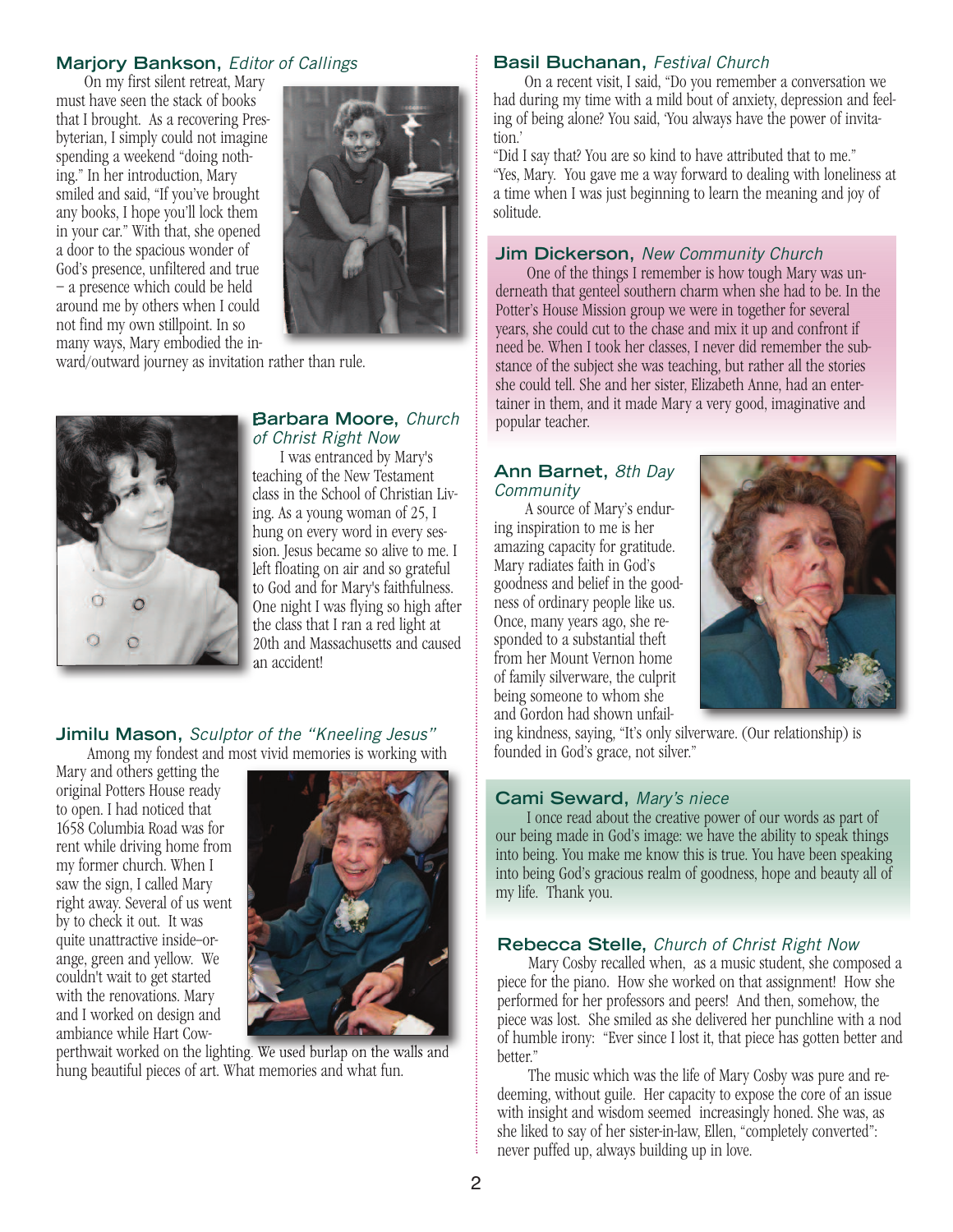"People will forget what you said, people will forget what you did but people never forget how you made them feel". The most of the contract of the Maya Angelou

#### **Dixcy Bosley-Smith,** *Potter's House Board*

There are memories of Mary Cosby that many of us share. Her smooth, satisfying, Southern style in offering a Biblical teaching around the wooden tables of the Potter's House felt so good. Just about anything that rolled off her lips was convincing. Her sound, her speech, her words, her kindness comforted me. I remember home-made bread, cheese, with a sprig of parsley (Mary's touch) which flavored the stimulating conversation about her teaching. I remember how Mary made me feel.

# **Carolyn Miller Parr,** *Festival Church*

Gordon seemed certain that God was calling each of us to a very specific chunk of the world's suffering. I didn't sense that kind of call apart from my vocation, so I despaired of being able to join a mission group and move more deeply into full church membership.

When I mentioned this to Mary, she said, "Gordon and I have slightly different ideas about call. I think people can be called to a particular community

of God's people, and your work will be revealed as you live into that call. You need a community to distinguish that what you're sensing is coming from God, not from ego or guilt." She also said a person could be called into and out of a particular work as time passed.

Mary's definition of call – both in its rigorous demands and its flexibility– was a gift that changed my life.



# **Terry Flood,** *Jubilee Jobs*

 Mary and I often reminisced about our unexpected children and wonder how we became so involved. Michael Murphy, at age 8, came to live with Gordon and Mary from Junior Village. I more recently have had my young grandson, Tavis, living with me. We looked at one another in bewilderment and then both point to heaven. Only the call from God could have placed these precious lives in our homes.



**Killian Noe,** *Recovery Cafe,*

For Mary, there was no divide between the spiritual and the physical; between the ordinary and the Divine. Everything was imbued with spirit, everything manifests the goodness of God. The Samaritan Inns buildings in DC, and Recovery Café in Seattle, are tasteful and gorgeous physical spaces because of the incarnational theology that we took in from Mary Cosby. Our philosophy, shaped by Mary, is that every single expression must communicate love. That philosophy drives our commitment at Recovery Café to preparing nutritious meals and serving the food on brightly colored Fiesta Ware. It drove the exquisite interior design of our space -- at Samaritan Inns and Recovery Café – the vibrant color choices for our walls, carpet and upholstery. Those choices matter because they help us communicate to those battered by degradation and home-

*Seattle, WA*



## **Fred Taylor,** *8th Day*

I am one of those old timers who pray often with immense gratitude: "Thank you Lord for the gift to my life and to the world of this couple." I think of them in their shared identity and as distinctively different individuals, each with unique gifts and personal style. Being on the serious side, I was drawn in particular to Mary's "lightness of being" and the hope that, if I stay on the path, that too is a possibility for me.

## **Sunny Branner,** *Poet*

I first met Mary Cosby in 1946, when she was splashing paint on the drab walls of the newly purchased home of the Church of the Saviour. Her radiance was like sunlight filling that space. Through the years, her music had the same effect. Her rendition of "O Divine Redeemer," and other solos were enduring gifts that took us to new depths of Spirit. How fortunate we were to have journeyed with one who lives her life in the realm of grace.

lessness, that "your life matters."